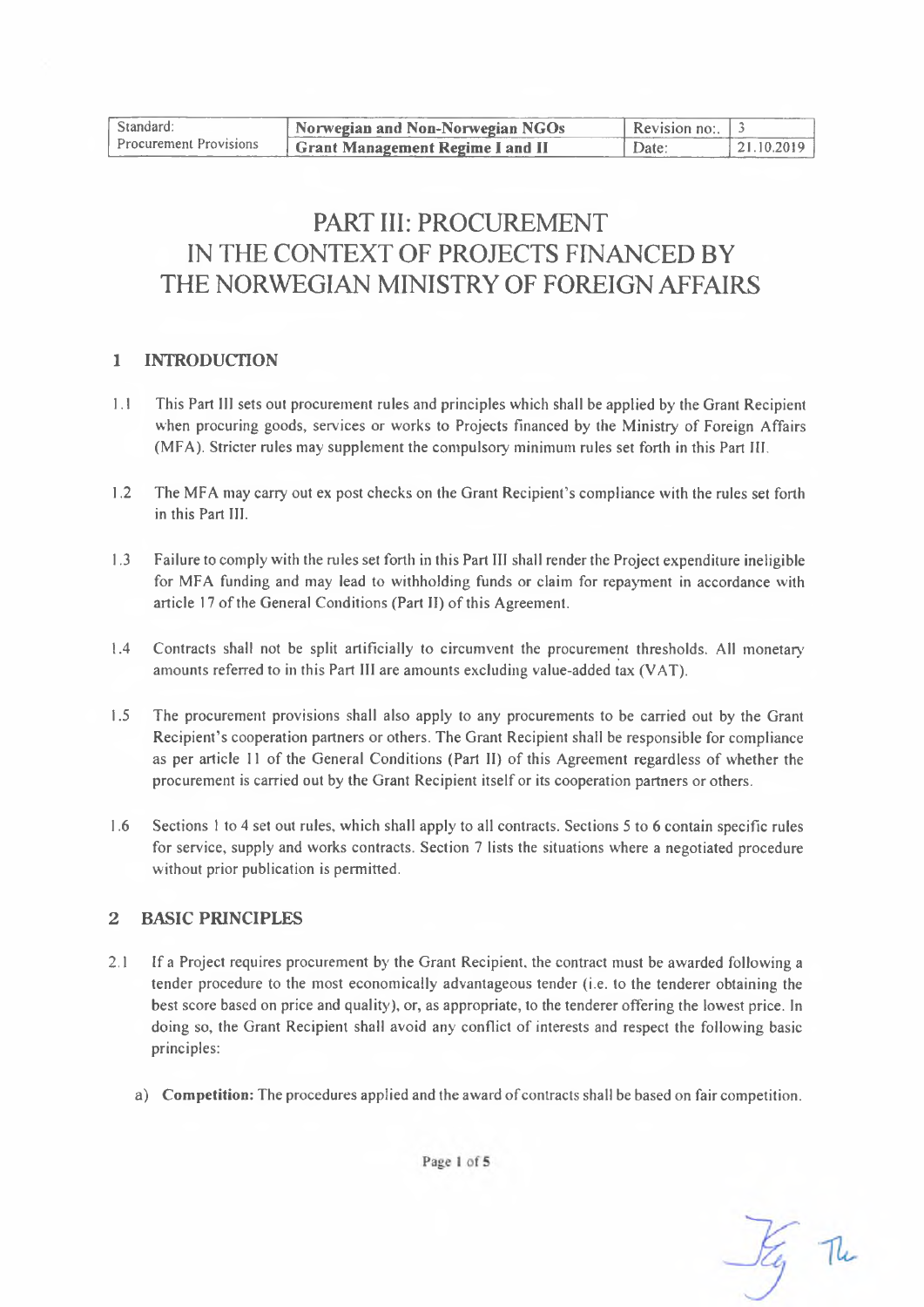| Standard:                     | Norwegian and Non-Norwegian NGOs         | Revision no: $\frac{3}{2}$ |            |
|-------------------------------|------------------------------------------|----------------------------|------------|
| <b>Procurement Provisions</b> | <b>Strant Management Regime I and II</b> | Date:                      | 21 10 2019 |

- b) **Equal treatment and non-discrimination:** Participation in tender procedures shall be open on equal terms to all natural and legal persons. During the entire procurement and the award of contracts, the Grant Recipient shall not discriminate against candidates/tenderers or groups of candidates/tenderers.
- c) **Transparency and ex-ante publicity:** As a general rule, tender procedures shall be based on prior publication. Where the Grant Recipient does not launch an open tender procedure, it shall justify the choice of tenderers that are invited to submit an offer.
- d) **Objective criteria:** The Grant Recipient shall evaluate the offers received against objective criteria, which enable the Grant Recipient to measure the quality of the offers and shall take into account the price (the offer with the lowest price shall be awarded the highest score for the price criterion). The criteria shall be set out beforehand and shall be relevant to the contract in question.
- e) **Notoriety:** The Grant Recipient shall keep sufficient and appropriate records and documentation with regard to the procedure, its evaluation and award.

## **3 ELIGIBLE TENDERERS**

- 3.1 Tenderers must provide information on their legal form and ownership structure.
- 3.2 Tenderers shall be excluded from participation in a procurement procedure if:
	- a) they are bankrupt or being wound up, are having their affairs administered by the courts, have entered into an arrangement with creditors, have suspended business activities, are subject of proceedings concerning those matters, or are in any analogous situation arising from a similar procedure provided for in national legislation or regulations. However, tenderers in this situation may be eligible to participate insofar as the Grant Recipient is able to purchase supplies on particularly advantageous terms from either a supplier which is definitively winding up its business activities, or the receivers or liquidators of a bankruptcy, through an arrangement with creditors, or through a similar procedure under national law;
	- b) they or persons having powers ofrepresentation, decision-making or control over them have been convicted of an offence concerning their professional conduct by a final judgment:
	- c) they have been guilty of grave professional misconduct: proven by any means which the Grant Recipient can justify;
	- d) they have not fulfilled obligations relating to the payment ofsocial security contributions or taxes in accordance with the legal provisions of the country in which they are established, or with those of the country of the Grant Recipient or those of the country where the contract is to be performed;

TIV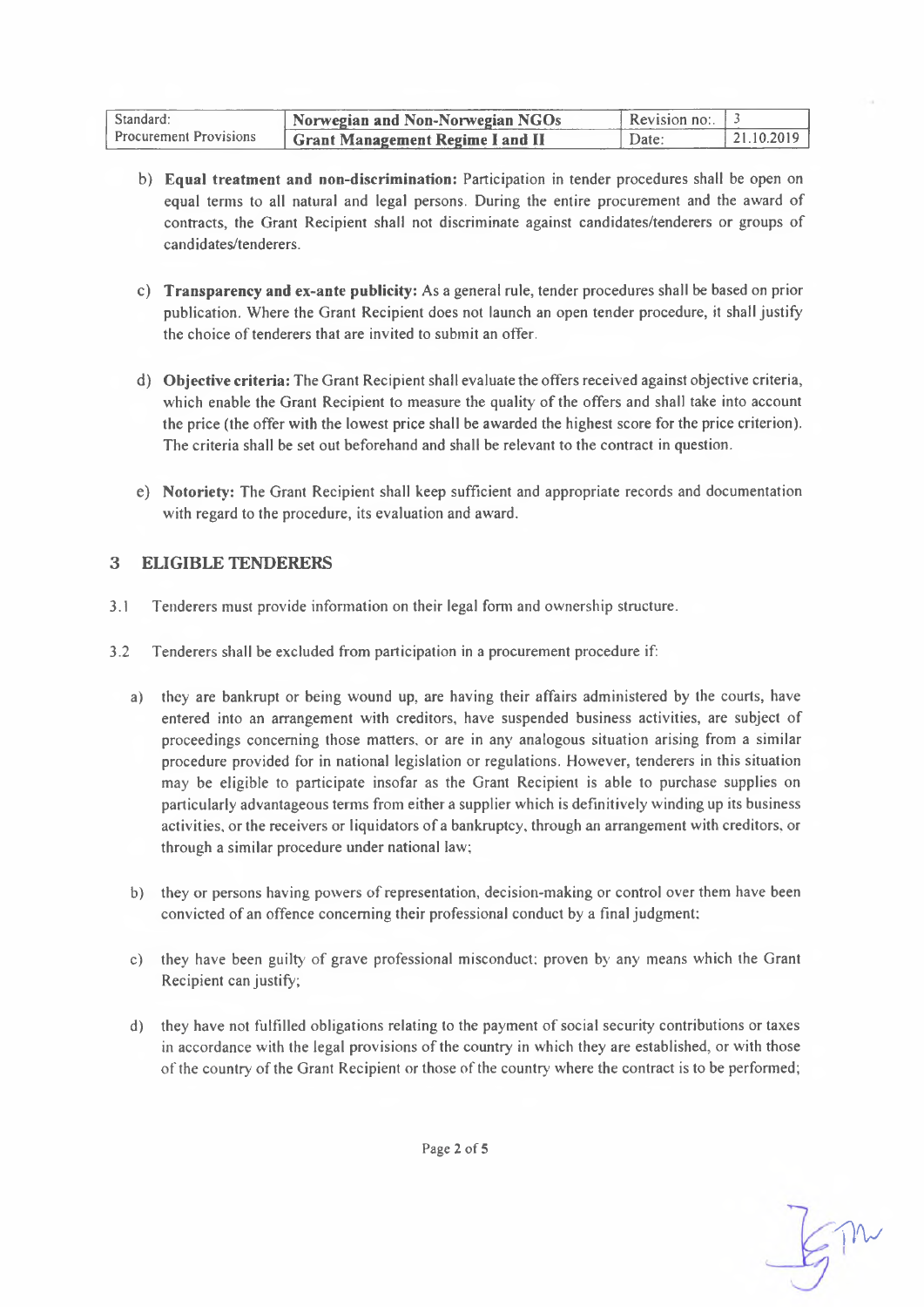| Standard:<br><b>Procurement Provisions</b> | Norwegian and Non-Norwegian NGOs | <b>Revision no:</b> $\frac{3}{5}$ |            |
|--------------------------------------------|----------------------------------|-----------------------------------|------------|
|                                            | Grant Management Regime I and II | Date:                             | 21 10 2019 |

- e) they or persons having powers of representation, decision-making or control over them have been convicted for fraud, corruption, involvement in a criminal organisation or money laundering by a final judgment;
- f) they make use of child labour or forced labour and/or practise discrimination, and/or do not respect the right to freedom of association and the right to organise and engage in collective bargaining pursuant to the core conventions of the International Labour Organization (ILO).
- 3.3 Tenderers shall confirm in writing that they are not in any ofthe situations listed above. Even ifsuch confirmation is given by a tenderer, the Grant Recipient shall investigate any ofthe situations listed above if it has reasonable grounds to doubt the contents of such confirmation.
- 3.4 Contracts shall not be awarded to tenderers which, during the procurement procedure:
	- a) are subject to a conflict of interests;
	- b) are guilty of misrepresentation in supplying the information required by the Grant Recipient as a condition of participation in the tender procedure, or fail to supply this information.

#### **4 GENERAL PROCUREMENT RULES**

- 4.1 The tender documents shall be drafted in accordance with best international practice. The Grant Recipient may voluntarily use the models published in the Practical Guide on the EuropeAid (EU) website.
- 4.2 The Grant Recipient shall take into account universal design and the potential environmental impact of any planned procurements.
- 4.3 All invitations to submit tenders shall state that offers will be rejected if any illegal or corrupt practises have taken place in connection with the award. All contracts concluded under the Project shall state that the Grant Recipient may terminate the contract if it finds that illegal or corrupt practises have taken place in connection with the contract award or execution.
- 4.4 The time-limits for receipt of tenders and requests to participate must be sufficient to allow interested parties a reasonable and appropriate period to prepare and submit their tenders.
- 4.5 An evaluation committee must be set up to evaluate applications and/or tenders of a value of NOK 500 000 or more on the basis of the exclusion, selection and award criteria. This committee must have an odd number of members, at least three, with all the technical and administrative capacities necessary to give an informed opinion on the tenders.

Page 3 of 5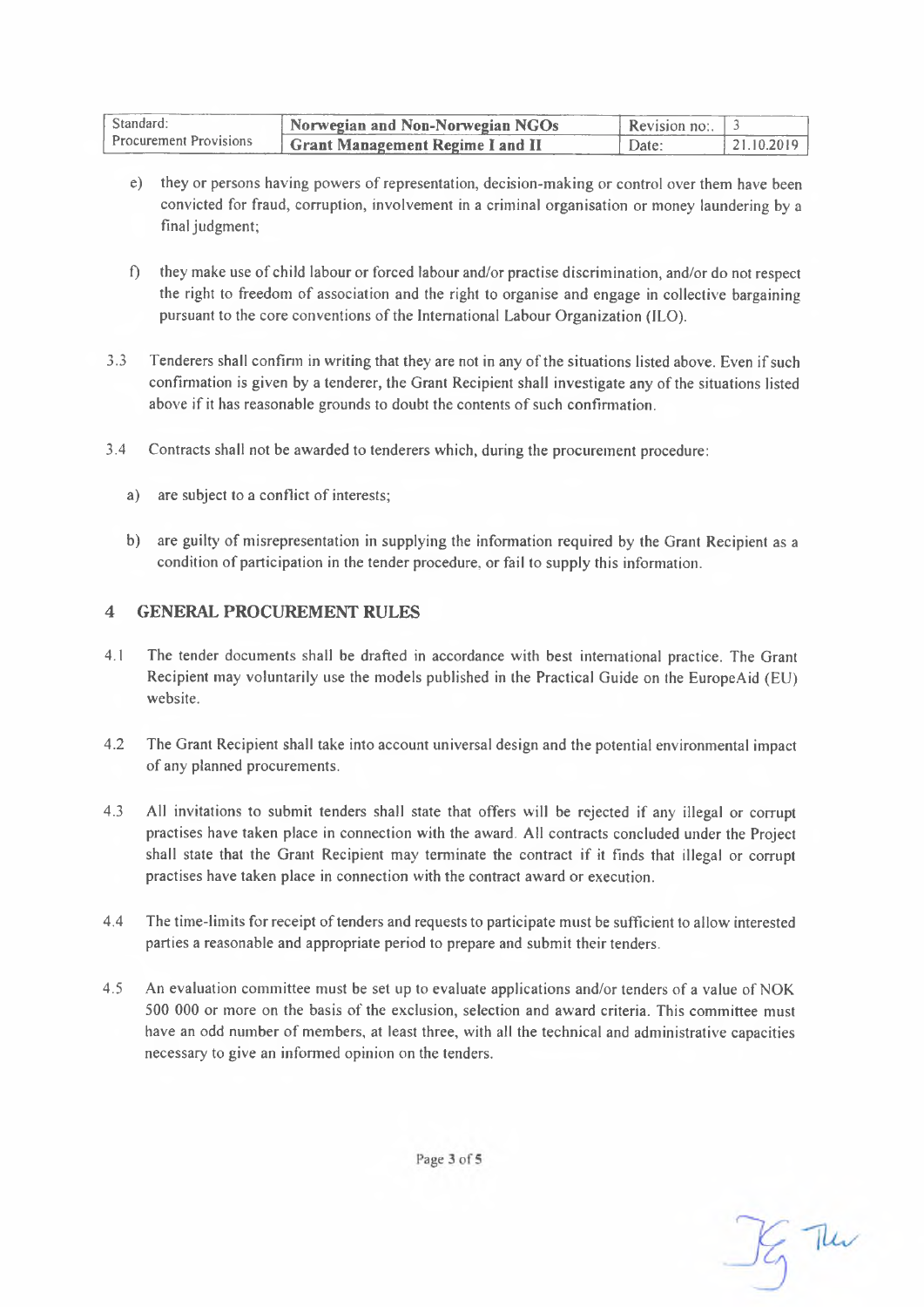| Standard:                     | Norwegian and Non-Norwegian NGOs              | . Revision no: $\pm 3$ |            |
|-------------------------------|-----------------------------------------------|------------------------|------------|
| <b>Procurement Provisions</b> | <sup>I</sup> Grant Management Regime I and II | Date:                  | 21.10.2019 |

4.6 For contracts with a value exceeding NOK 100 000, the Grant Recipient shall compile a written record with documentation of all assessments and decisions during all steps of the procurement process from the planning stage until the signing ofthe contract. Upon request by the MFA, the Grant Recipient shall deliver its written record to the MFA and grant the MFA access to all relevant information and documentation related to the procurement procedure and practices applied.

#### **5 AWARD OF CONTRACTS**

- 5.1 Contracts with a value of less than NOK 500 000 may be awarded by using any procurement procedure established by the Grant Recipient, while respecting the rules and principles laid down in Sections 1 to 4 of this Part III.
- 5.2 Contracts with a value exceeding NOK 500 000 shall be awarded by means of one ofthe following procurement procedures:
	- a) **Open tender procedure:** In open procedures, any interested tenderer may submit a tender in response to a cal! for competition. The tender shall be accompanied by the information for qualitative selection as requested by the Grant Recipient.
	- b) **Restricted procedure:** In restricted procedures, any tenderer may submit a request to participate in response to a call for competition by providing the information for qualitative selection as requested by the Grant Recipient. Only those tenderers invited to do so by the Grant Recipient following its assessment of the information provided may submit a tender. The Grant Recipient may limit the number of suitable candidates to be invited to participate in the procedure.
	- c) **Competitive procedure with negotiation:** In competitive procedures with negotiation, any tenderer may submit a request to participate or a tender in response to a call for competition by providing the information for qualitative selection as requested by the Grant Recipient. Tenderers may submit an initial tender, which shall be the basis for subsequent negotiations. The minimum requirements and the award criteria shall not be subject to negotiations.
- 5.3 Where the Grant Recipient does not launch an open tender procedure, it shall justify and document in writing the choice of tenderers that are invited to submit an offer.
- 5.4 Deviations from the procedures listed in Section 5.2 are limited to the situations listed in Section 7 ofthis Part III.

## **6 PUBLICATION OF PROCUREMENT NOTICE**

6.1 The following shall apply with respect to publication of the procurement notice:  $1$ 

JE M

Page 4 of 5

<sup>1</sup> Definitions of different types of contracts and procedures can be found in Directive 2014/24/EU.